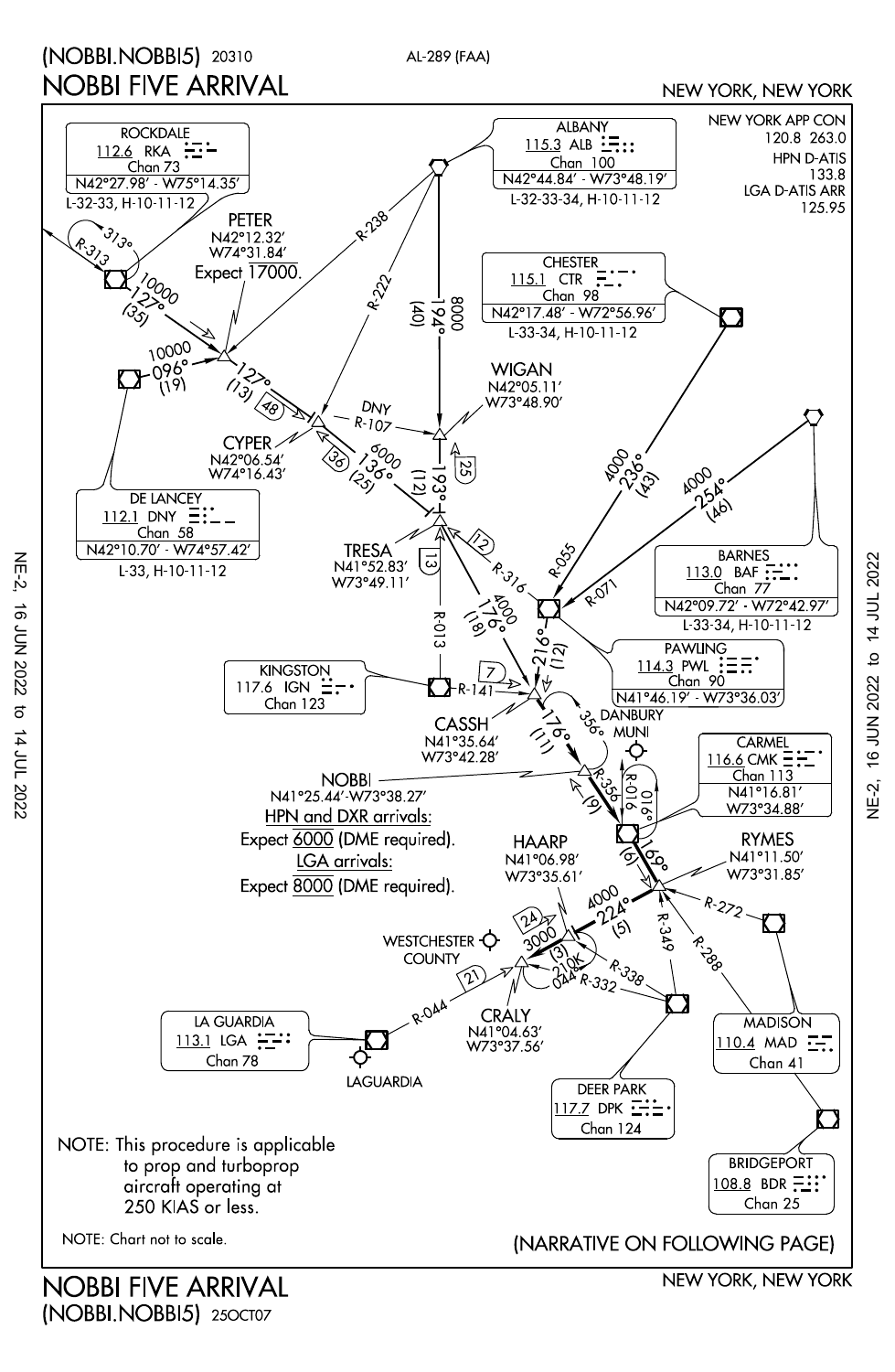## ARRIVAL ROUTE DESCRIPTION

AL-289 (FAA)

CASSH INT. Thence. . . . to WIGAN INT, then via IGN R-013 to TRESA INT, then via CMK R-356 to ALBANY TRANSITION (ALB.NOBBI5): From over ALB VORTAC via ALB R-194

Thence. . . . and PWL R-071 to PWL VOR/DME, then via PWL R-216 to CASSH INT. BARNES TRANSITION (BAF.NOBBI5): From over BAF VORTAC via BAF R-254

Thence. . . . R-236 and PWL R-055 to PWL VOR/DME, then via PWL R-216 to CASSH INT. CHESTER TRANSITION (CTR.NOBBI5): From over CTR VOR/DME via CTR

to CASSH INT. Thence. . . . RKA R-127 to CYPER INT, then via PWL R-316 to TRESA INT, then via CMK R-356 ROCKDALE TRANSITION (RKA.NOBBI5): From over RKA VOR/DME via R-316 to TRESA INT, then via CMK R-356 to CASSH INT. Thence. . . . DNY R-096 to PETER INT, then via RKA R-127 to CYPER INT, then via PWL DE LANCEY TRANSITION (DNY.NOBBI5): From over DNY VOR/DME via

CRALY INT. Expect radar vectors to final approach course. CMK R-169 to RYMES INT, then via LGA VOR/DME R-044 to HAARP INT to . . . .From over CASSH INT via CMK R-356 to CMK VOR/DME, then via

NE-2, 16 JUN 2022 to 14 JUL 2022

to 14 JUL 2022

16 JUN 2022

 $NE-2$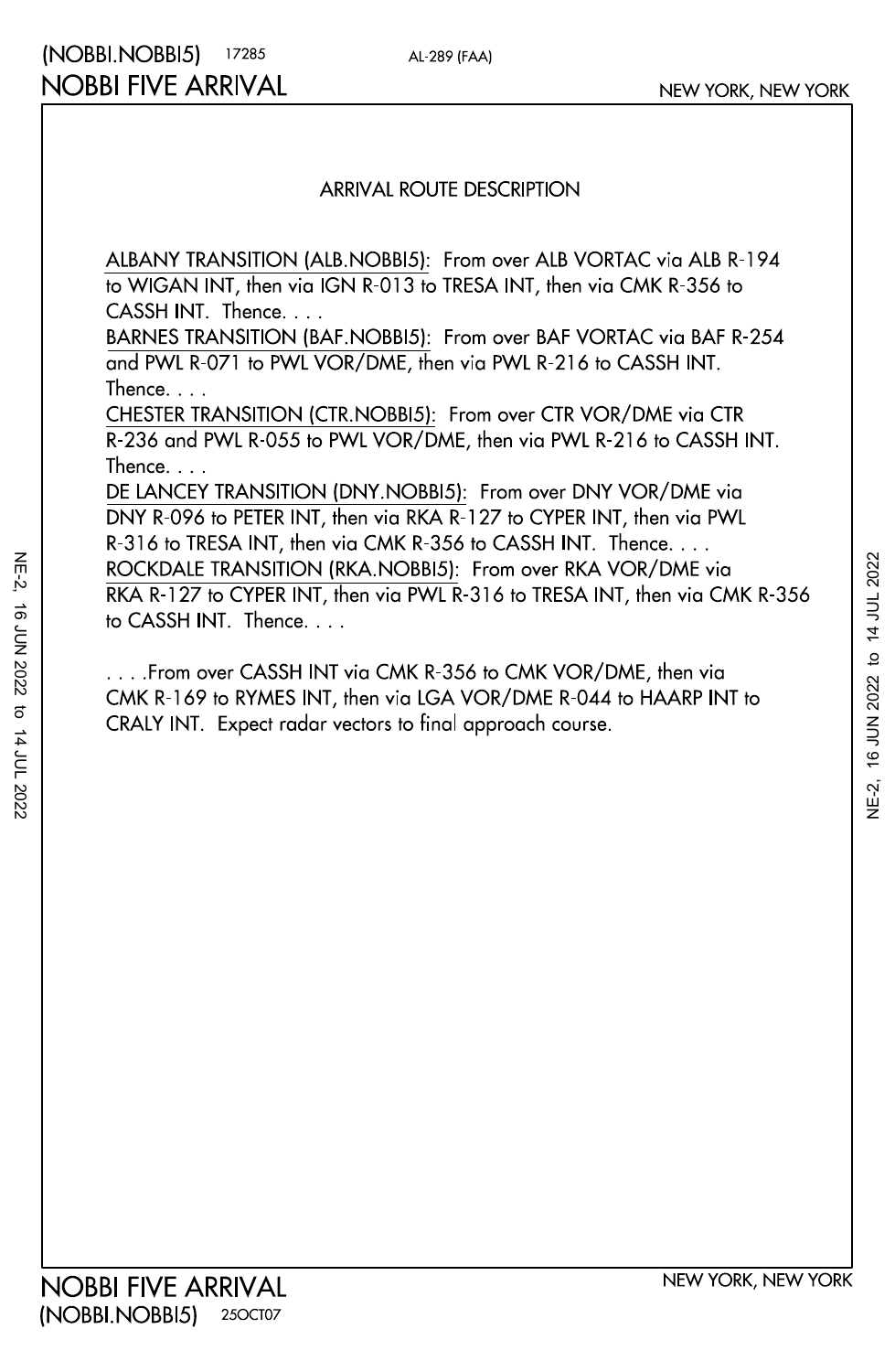

(RICED.RICED4)14FEB08